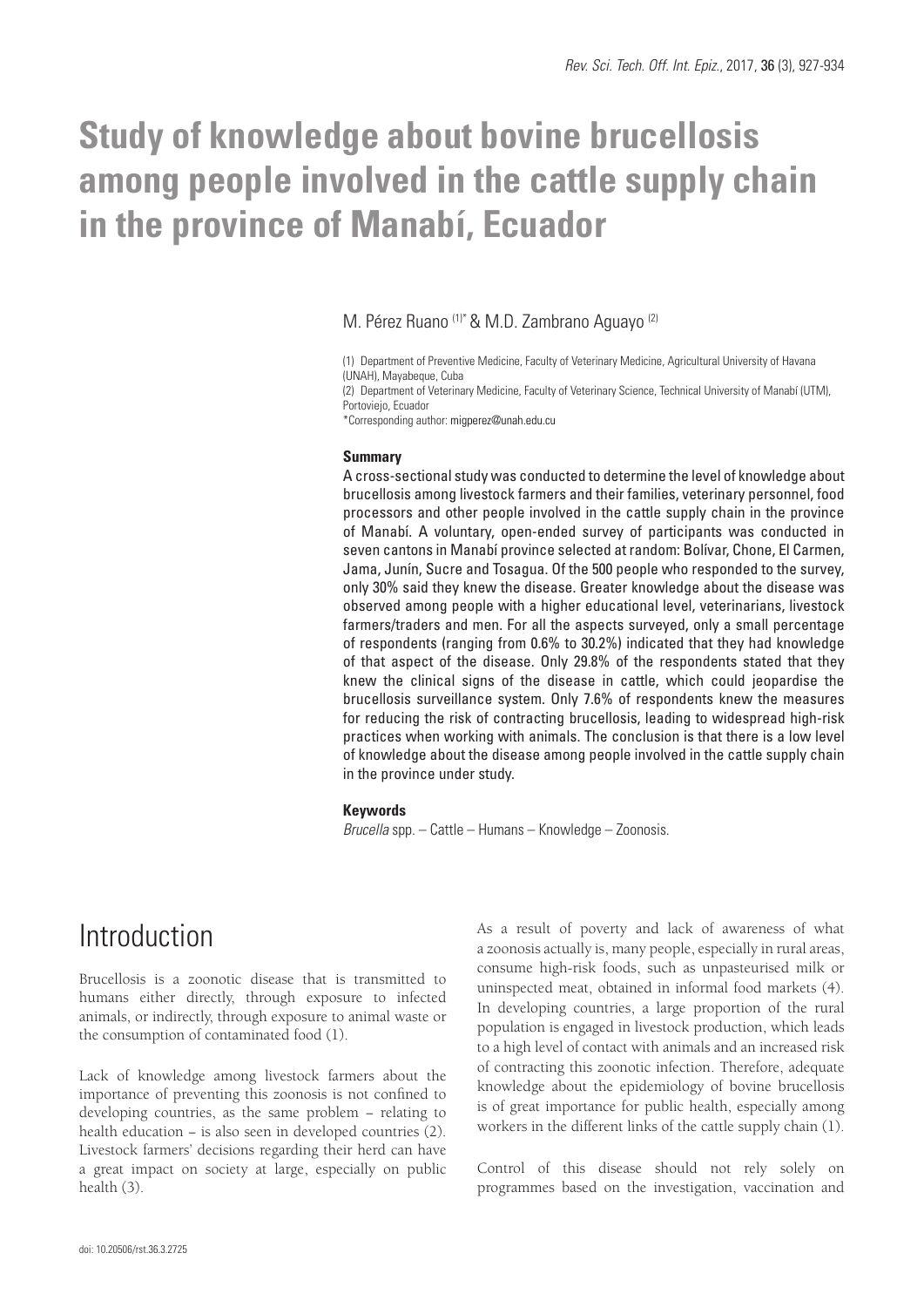killing of animals; better outcomes are achieved when livestock producers also implement effective biosecurity measures (5).

Studies have shown that the lower the level of knowledge about the disease, the greater the number of herds infected (5), hence the importance of achieving an adequate level of knowledge on the part of all people involved in the different links of the cattle supply chain.

As many factors impact on the eradication of bovine brucellosis, a national eradication programme should not be based solely on the health management of infected herds because, for eradication programmes to succeed, they must include adequate training for livestock farmers, covering biosecurity, compliance with the national programme and important veterinary public health aspects of the disease (5).

Therefore, the objective of this study was to determine the level of knowledge about brucellosis among livestock farmers and their families, veterinary personnel, food processors and other people involved in the cattle supply chain in the province of Manabí, Ecuador.



**Fig. 1 Map of the study area in the province of Manabí, Ecuador**

# Material and methods

### **Study area**

The study area is located in the province of Manabí, with an area of 18,893.7 km<sup>2</sup>, accounting for 7.36% of Ecuador's total area. The province lies between 0 and 500 metres above sea level (6) and hosts the country's largest livestock population (977,140 head) (7).

The study was conducted in seven cantons in Manabí province selected at random: Bolívar, Chone, El Carmen, Jama, Junín, Sucre and Tosagua (Fig. 1).

### **Study design**

A cross-sectional study was conducted using a voluntary, open-ended survey. As a preliminary step, a census was carried out to ascertain the total number of cattle herds, industrial and artisanal milk-processing units and slaughterhouses in the cantons studied, as well as the total number of people involved in them. To this end, interviews were held with relevant officials from Ecuador's Ministry of Agriculture, Livestock, Aquaculture and Fisheries (MAGAP), the Ecuadorian Agency for Agriculture Quality Assurance (AGROCALIDAD), livestock associations, and municipal and provincial councils.

The sample size for the study was determined by the method established for this type of study by Lwanga and Lemeshow (8), based on the following formula:

Study of the level of knowledge about brucellosis  $\mathbf{n} = Z^2 \cdot p^* (1 - p) / d^2$ 

where:

**Z** = 1.96 (with a 95% confidence interval)

**p** = 0.25 (anticipated population proportion that knows about brucellosis)

$$
1-p=0.75
$$

### **d** = 0.04 (absolute precision required on either side of the proportion).

In this case, it was determined that a minimum sample size of 450 people was required.

The survey was printed, sent electronically and, in the case of those unable to read or write, conducted orally. It was sent to a total of 1,209 people (previously identified by the census) who were distributed into the groups shown in Table I.

The objective of the survey was to determine the level of knowledge about the disease. The questionnaire contained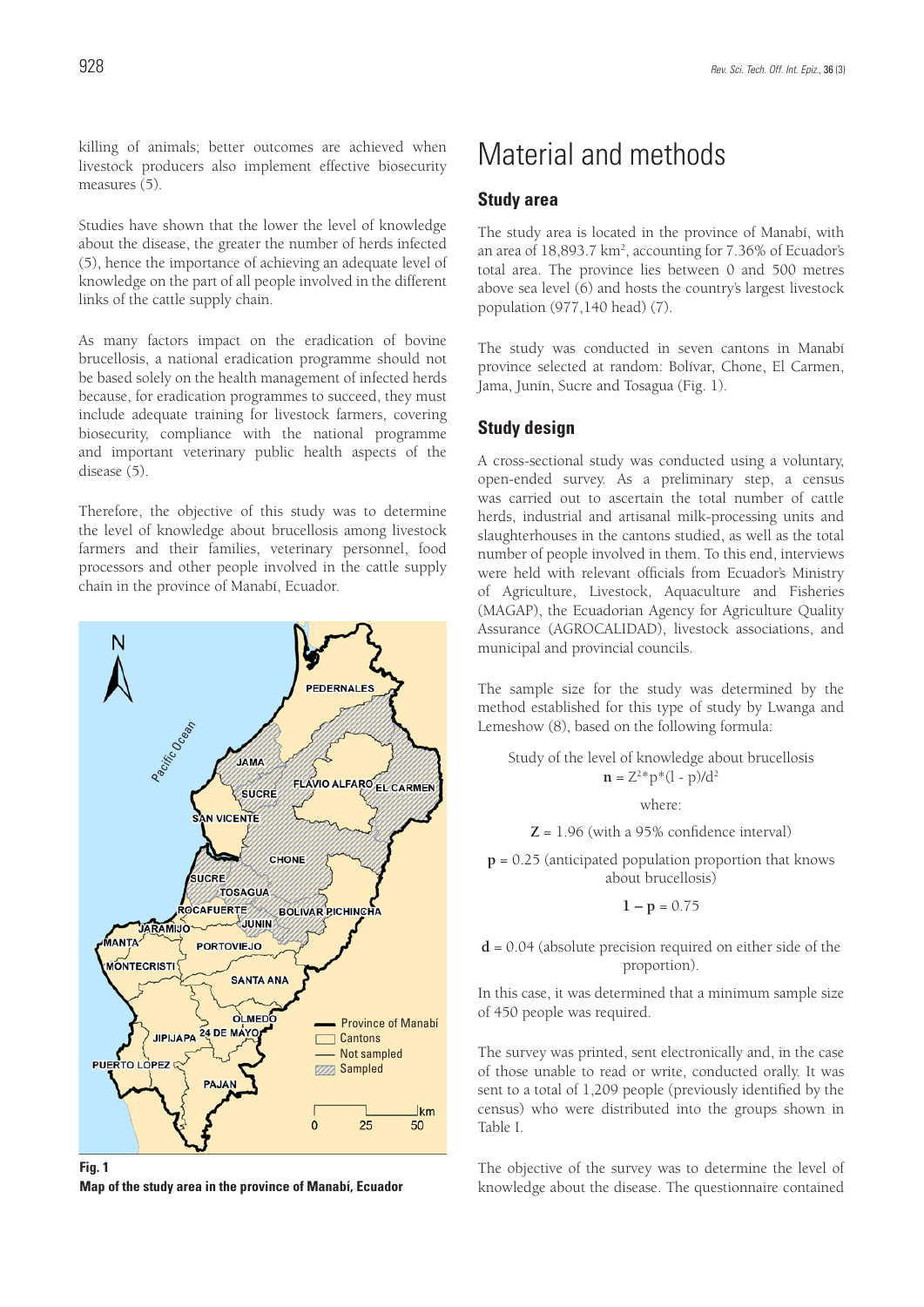#### **Table I**

**Number of surveys sent to each population group involved in the cattle supply chain**

| <b>Population group studied</b>           | No. of surveys sent |
|-------------------------------------------|---------------------|
| Cattle herd owners and workers            | 491                 |
| Workers in food processing centres        | 133                 |
| - Slaughterhouse workers                  | 50                  |
| $-$ Collection centres                    | 10                  |
| - Dairy producers                         | 73                  |
| Milk transporters                         | 34                  |
| Dealers                                   | 370                 |
| Livestock farmers/traders                 | 11                  |
| Veterinary professionals                  | 7                   |
| Consumers living close to livestock farms | 163                 |
| Total                                     | 1.209               |

a total of 30 questions divided into the following five key aspects:

– socio-demographic data on respondents (sex, educational level, age and role in the supply chain)

– knowledge about the agent, the species it affects and the main clinical signs

- knowledge about modes of transmission
- knowledge about prevention and control measures

– knowledge about the epidemiological status of the disease.

The answer to each question was evaluated and the answers were divided into 'had knowledge' or 'had no knowledge'.

### **Data processing and statistical analysis**

The level of knowledge among people in the different population groups was determined and XLSTAT statistical analysis software (version 7.5) was used to make a comparison of proportions to ascertain any differences between them, with a confidence interval of 95%.

# **Results**

Of all those asked to participate, a total of 500 responded to the survey (41.36%). Table II shows the socio-demographic characteristics of respondents.

Figure 2 shows the level of knowledge about the disease among respondents. The level was very low, with only 30% of respondents saying that they knew about the disease.



**Fig. 2 Respondents' knowledge about bovine brucellosis**

An analysis to correlate the level of knowledge about the disease with the level of education of respondents (Table III) revealed that people with a university education had the greatest knowledge about the disease ( $p \le 0.05$ ), followed by those with pre-university education. A difference can be seen between these two groups, as well as between the two groups and the other educational levels.

When these results are plotted, they show that the level of knowledge about the disease increases as the educational level increases (Fig. 3). However, at no educational level does the level of knowledge exceed 60%, which points to serious shortcomings in this area.

The respondents' level in the milk supply chain also influences their knowledge about bovine brucellosis. For instance, 100% of veterinary personnel and 100% of livestock farmers who also engage in trade said they knew about the disease. These percentages differ ( $p \leq 0.05$ ) from those observed in respondents at other levels in the supply



**Fig. 3**

**Level of knowledge about the disease according to respondents' educational level**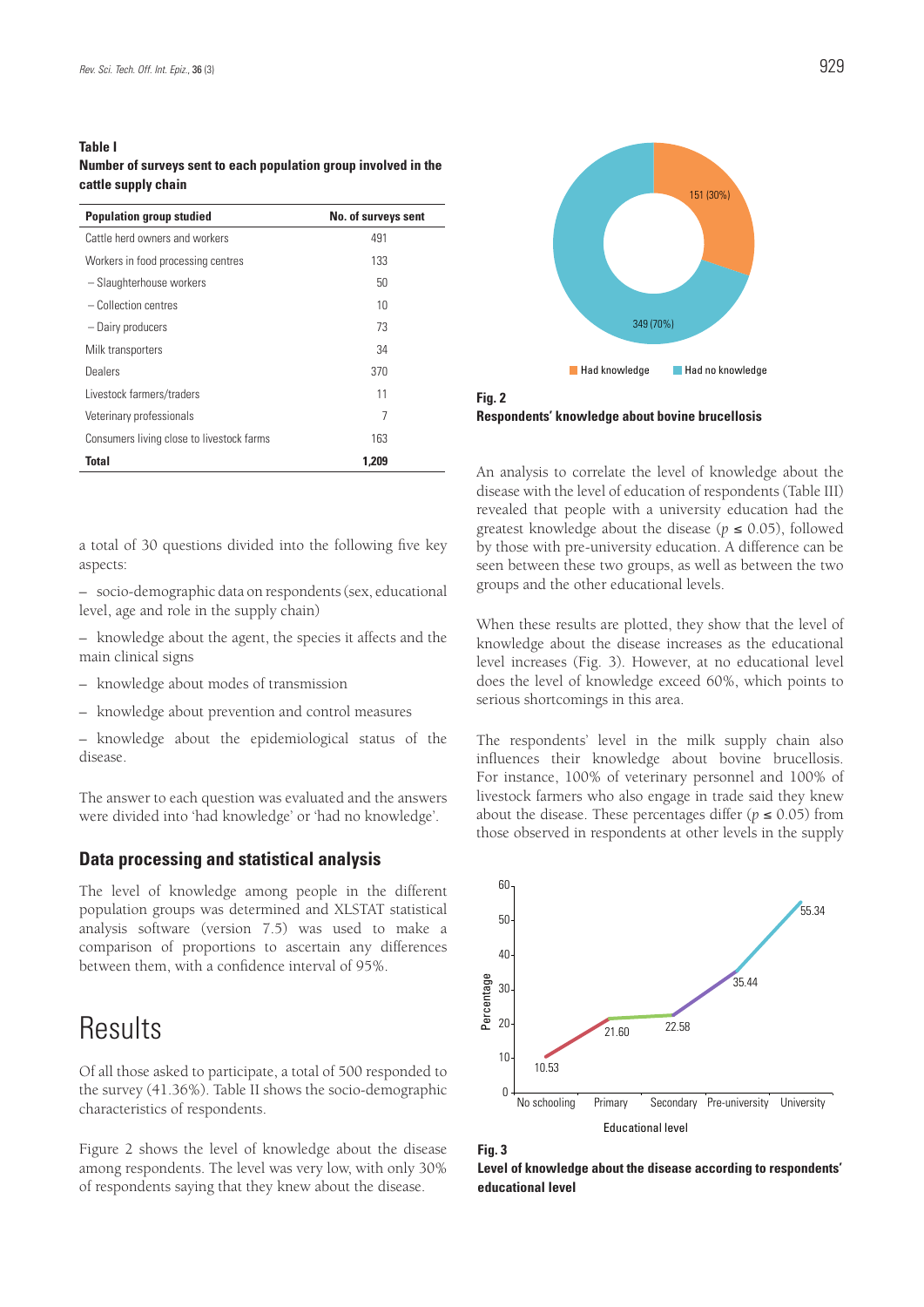### **Table II Socio-demographic characteristics of respondents (***n* **= 500)**

| <b>Characteristic</b>                        | $\mathbf{n}$ | <b>Percentage of all those</b><br>who replied to the<br>survey |
|----------------------------------------------|--------------|----------------------------------------------------------------|
| <b>Sex</b>                                   |              |                                                                |
| Male                                         | 339          | 67.8                                                           |
| Female                                       | 161          | 32.2                                                           |
| <b>Educational level</b>                     |              |                                                                |
| No schooling                                 | 38           | 7.6                                                            |
| Primary                                      | 125          | 25.0                                                           |
| Secondary                                    | 155          | 31.0                                                           |
| Pre-university                               | 79           | 15 <sub>8</sub>                                                |
| University                                   | 103          | 20.6                                                           |
| Age                                          |              |                                                                |
| Under 20 years                               | 39           | 7.8                                                            |
| $21 - 40$ years                              | 232          | 46.4                                                           |
| Over 40 years                                | 229          | 45.8                                                           |
| <b>Occupation</b>                            |              |                                                                |
| Cattle herd owners and<br>workers            | 156          | 31.2                                                           |
| Slaughterhouse workers                       | 20           | 4.0                                                            |
| Workers in milk-processing<br>plants         | 42           | 8.4                                                            |
| Collection centres                           | 3            | 06                                                             |
| Dairy producers                              | 39           | 7.8                                                            |
| Milk transporters                            | 22           | 4.4                                                            |
| Dealers                                      | 109          | 21.8                                                           |
| Livestock farmers/traders                    | 7            | 14                                                             |
| Veterinary professionals                     | 3            | 0.6                                                            |
| Consumers living close to<br>livestock farms | 141          | 28.2                                                           |
| <b>Total</b>                                 | 500          |                                                                |

chain, whose knowledge was found to be low, with the percentage of respondents indicating that they knew about the disease ranging from 14% to 36% (Table IV).

No differences were found in the level of knowledge about the disease among people in the different age groups (under 20 years, 21–40 years and over 40 years), demonstrating that age has no bearing on the level of knowledge (Table V).

An analysis of the level of knowledge according to respondents' sex revealed that more men than women  $(p \le 0.05)$  knew about the disease (Table VI).

In the case of the 151 respondents who claimed knowledge about the disease (Table VII), the results were mixed, meaning that there were also shortcomings in knowledge about certain aspects, such as identification of the causal agent, control measures to be used or knowledge about the situation in the region and in their own herd, with less than 30% of respondents proving to have such knowledge.

# **Discussion**

A precise knowledge about bovine brucellosis among all people involved in the cattle supply chain is vital to the development of measures for preventing and controlling this disease (1, 9).

The current study found that 70% of respondents across the different links of the cattle supply chain lacked basic knowledge about the disease, which could affect the bovine brucellosis control strategy established in the country and the province (10).

This situation is common in developing countries, with a study in Mexico (11) demonstrating a low level of knowledge about bovine brucellosis (45%). In Tajikistan (12), the majority (85%) of livestock farmers surveyed were found to have no knowledge of the disease.

#### **Table III**

**Analysis of knowledge about bovine brucellosis according to respondents' educational level**

| <b>Educational level</b> | Had<br>knowledge | Had no<br>knowledge | <b>Total</b> | Percentage who had<br>knowledge* | 95% confidence<br>interval |
|--------------------------|------------------|---------------------|--------------|----------------------------------|----------------------------|
| No schooling             | 4                | 34                  | 38           | 10.53 <sup>c</sup>               | $4.17 - 24.13$             |
| Primary                  | 27               | 98                  | 125          | 21.60 <sup>c</sup>               | 15.29 - 29.60              |
| Secondary                | 35               | 120                 | 155          | 22.58c                           | 16.71-29.78                |
| Pre-university           | 28               | 51                  | 79           | 35.44 <sup>b</sup>               | 25.80 - 46.44              |
| University               | 57               | 46                  | 103          | 55.34a                           | 45.72-64.58                |
| <b>Total</b>             | 151              | 349                 | 500          |                                  |                            |

\* Values with different letters are significantly (p ≤ 0.05) different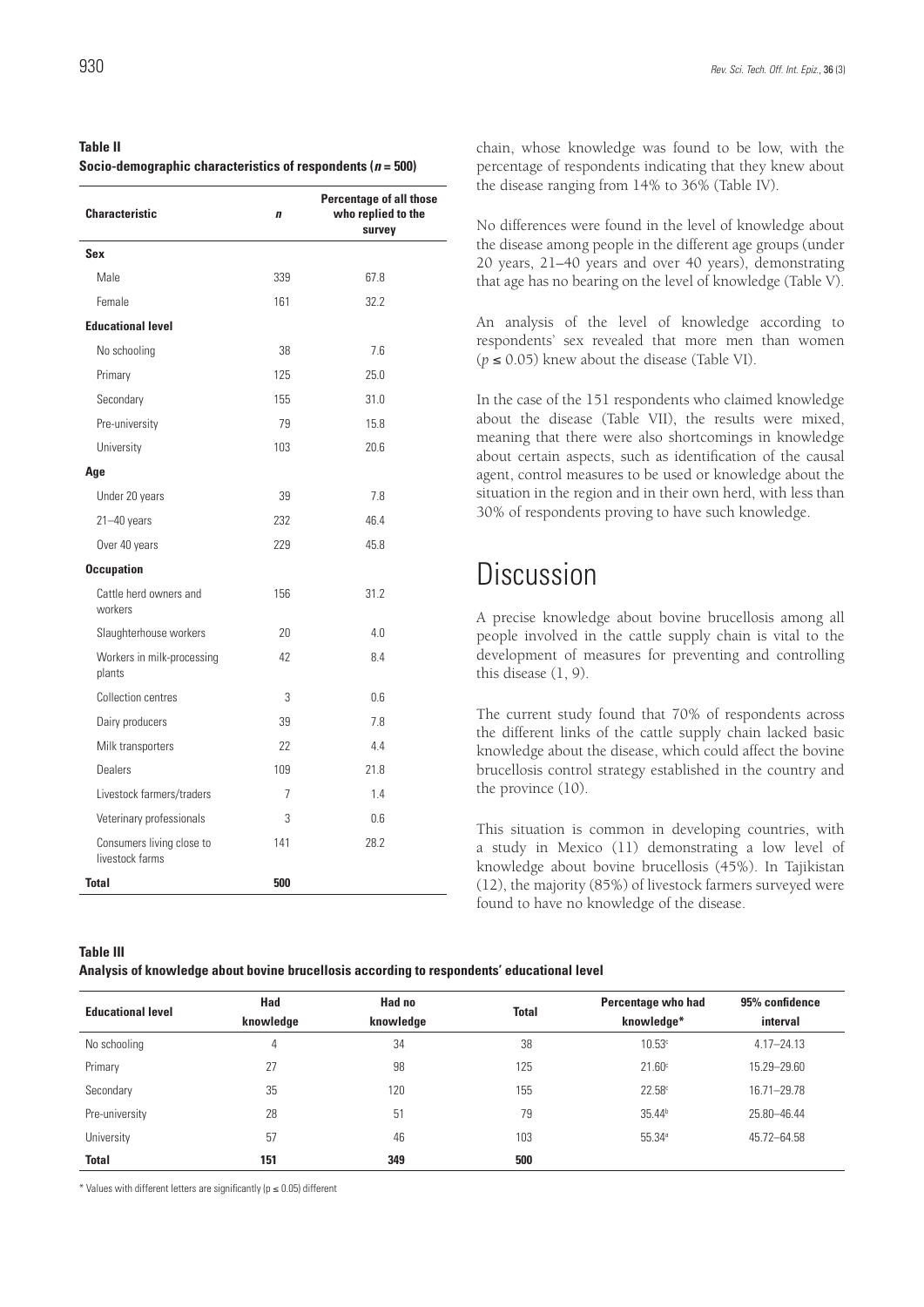#### **Table IV**

**Analysis of knowledge about bovine brucellosis according to respondents' level in the cattle supply chain** 

| Level in the supply chain                 | <b>Had knowledge</b> | Had no knowledge | <b>Total</b> | Percentage who<br>had knowledge* | 95% confidence<br>interval |
|-------------------------------------------|----------------------|------------------|--------------|----------------------------------|----------------------------|
| Cattle herd owners and workers            | 39                   | 117              | 156          | 25.00 <sup>b</sup>               | 18.86-32.34                |
| Slaughterhouse workers                    | 6                    | 14               | 20           | 30.00 <sup>b</sup>               | 14.55-51.90                |
| Workers in milk-processing plants         | 6                    | 36               | 42           | 14.29 <sup>b</sup>               | $6.72 - 27.84$             |
| Milk transporters                         | 8                    | 14               | 22           | 36.36 <sup>b</sup>               | 19.73-57.05                |
| Dealers                                   | 33                   | 76               | 109          | 30.28 <sup>b</sup>               | 22.44-39.45                |
| Livestock farmers/traders                 |                      | 0                |              | $100.00$ <sup>a</sup>            | 64.57-100.0                |
| Veterinary professionals                  | 3                    | 0                | 3            | $100.00$ <sup>a</sup>            | 43.85-100.0                |
| Consumers living close to livestock farms | 49                   | 92               | 141          | 34.75 <sup>b</sup>               | 27.39-42.92                |
| <b>Total</b>                              | 151                  | 349              | 500          |                                  |                            |

\*Values with different letters are significantly (p ≤ 0.05) different

### **Table V Analysis of knowledge about bovine brucellosis according to respondents' age**

| Age<br>(years)       | Had<br>knowledge | Had no<br>knowledge | <b>Total</b> | <b>Percentage</b><br>who had<br>knowledge* | 95%<br>confidence<br>interval |
|----------------------|------------------|---------------------|--------------|--------------------------------------------|-------------------------------|
| Under 20             | 10               | 29                  | 39           | 25.64                                      | 14.57-41.08                   |
| $21 - 40$<br>Over 40 | 61<br>80         | 171<br>149          | 232<br>229   | 26 29<br>34.93                             | 21.05-32.31<br>29.05-41.31    |
| Total                | 151              | 349                 | 500          |                                            |                               |

**\***There are no significant differences

#### **Table VI**

**Analysis of knowledge about bovine brucellosis by respondents' sex**

the disease is virtually non-existent (14). The situation was similar in Tanzania (15), where livestock farmers were found to have little knowledge of brucellosis. In Zimbabwe (16), only 21.2% of those surveyed were familiar with the disease.

By contrast, studies conducted in Egypt involving goats (17) and sheep (18) found that livestock farmers had general knowledge about brucellosis, but they engaged in high-risk activities that could contribute to the high seroprevalence detected in the area. A study in Uganda (19) found that 53.1% of survey participants had a moderate level of knowledge about bovine brucellosis.

The current study correlated ( $p \le 0.05$ ) the educational level with level of knowledge about the disease: it found that people with the lowest educational level knew the

| Sex          | <b>Had knowledge</b> | Had no knowledge | <b>Total</b> | Percentage who had<br>knowledge <sup>*</sup> | 95% confidence<br>interval |
|--------------|----------------------|------------------|--------------|----------------------------------------------|----------------------------|
| Male         | 114                  | 225              | 339          | 33.63a                                       | 44.18 - 57.13              |
| Female       | 37                   | 124              | 161          | 22.98 <sup>b</sup>                           | 22.48-38.40                |
| <b>Total</b> | 151                  | 349              | 500          |                                              |                            |

\*Values with different letters are significantly (p ≤ 0.05) different

People surveyed in Uganda showed poor knowledge about brucellosis and vaccination in animals; community members felt that it was both important and feasible to provide education on the disease (13).

In a study in Senegal to ascertain cattle-farmer awareness of zoonotic diseases, farmers failed to mention brucellosis as belonging to this group, showing that knowledge about least about the disease. Similar results are reported in other studies, which found that a low educational level was associated with poor knowledge about bovine brucellosis (12).

A relationship was demonstrated between respondents' level in the supply chain and their level of knowledge (*p* ≤ 0.05) about the disease: 100% of veterinarians and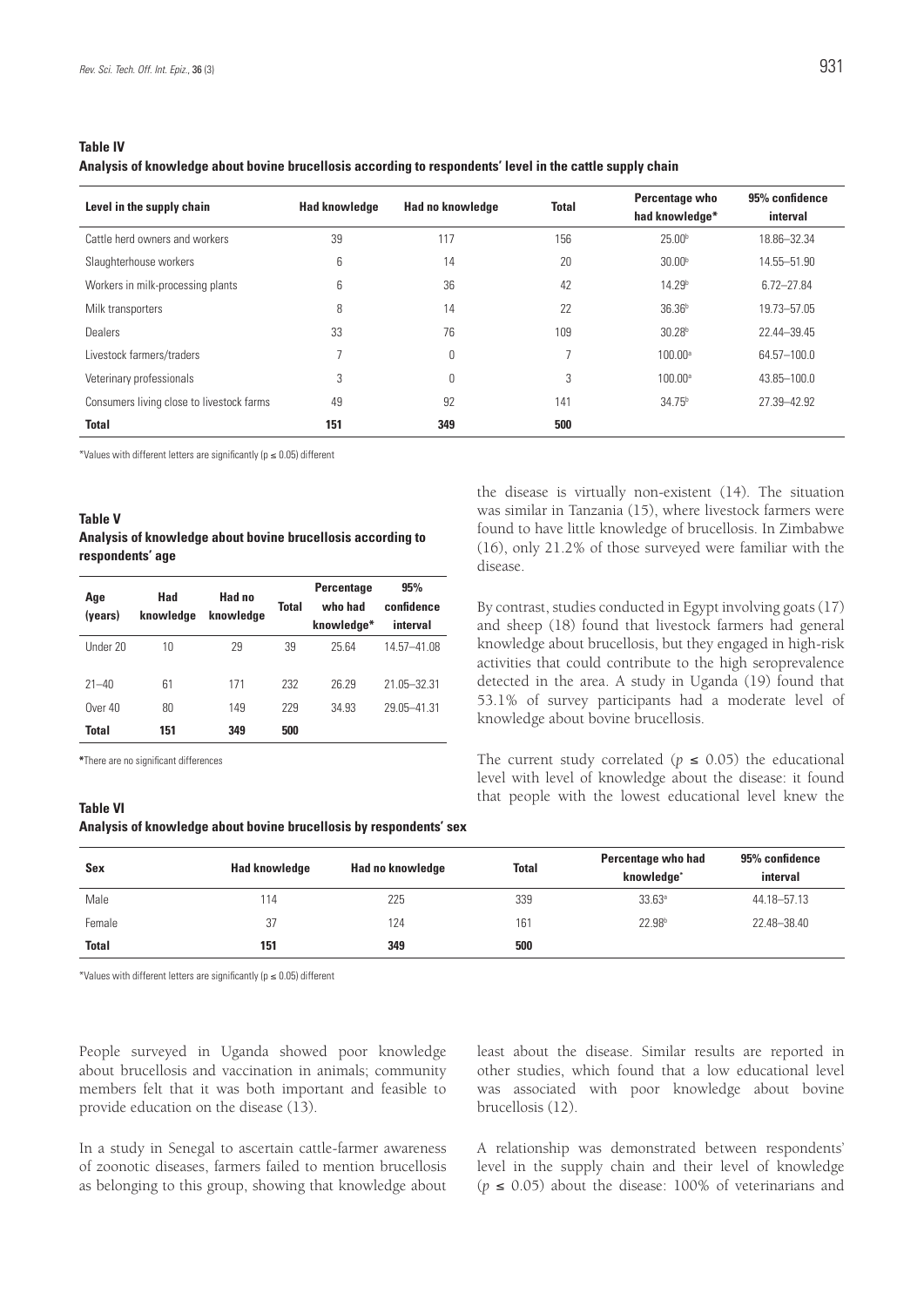### **Table VII Level of knowledge about the different aspects of bovine**   $brucellossis (*n* = 151)$

| <b>Aspects surveyed</b><br>(knowledge about)      | No. of<br>respondents<br>who claimed<br>knowledae of<br>the disease | Percentage<br>of all<br>those who<br>claimed<br>knowledge<br>of the<br>disease | Percentage<br>of all<br>respondents |
|---------------------------------------------------|---------------------------------------------------------------------|--------------------------------------------------------------------------------|-------------------------------------|
| Importance of the disease                         | 131                                                                 | 86.8                                                                           | 26.2                                |
| The causal agent                                  | 45                                                                  | 29.8                                                                           | 9.0                                 |
| The species it affects                            | 151                                                                 | 100.0                                                                          | 30.2                                |
| Clinical signs in cattle                          | 149                                                                 | 98.7                                                                           | 29.8                                |
| That the disease affects<br>humans                | 117                                                                 | 77.5                                                                           | 23.4                                |
| Clinical signs in humans                          | 117                                                                 | 77.5                                                                           | 23.4                                |
| Mode of transmission to<br>animals                | 138                                                                 | 91.4                                                                           | 27.6                                |
| Mode of transmission to<br>humans                 | 130                                                                 | 86.1                                                                           | 26.0                                |
| Measures to be used to<br>control the disease     | 104                                                                 | 68.9                                                                           | 20.8                                |
| Measures for preventing<br>transmission to humans | 129                                                                 | 854                                                                            | 25.8                                |
| Presence of sick<br>individuals in the region     | 80                                                                  | 53.0                                                                           | 16.0                                |
| Presence of sick<br>individuals in the herd       | 20                                                                  | 13.2                                                                           | 4.0                                 |
| Existence of a sick relative                      | 10                                                                  | 6.6                                                                            | 2.0                                 |
| Existence of other sick<br>people                 | 7                                                                   | 4.6                                                                            | 1.4                                 |
| Situation in one's own<br>herd                    | 3                                                                   | 2.0                                                                            | 0.6                                 |
| Measures for reducing the<br>risk of infection    | 38                                                                  | 25.2                                                                           | 7.6                                 |

100% of livestock farmers/traders knew about the disease. This is of great importance, given the role veterinarians play in developing training programmes for livestock producers and the community (13) and in involving producers in brucellosis surveillance activities (20). Lindahl *et al.* (12) report that knowledge about the disease is greater among people in charge of herds that receive regular visits from veterinarians than among those responsible for herds not receiving visits.

This study found a higher level of knowledge among men than among women. As other authors report different results (19), such as similar levels of knowledge in both sexes, the authors believe that future studies should further examine the reasons for this.

An analysis of the level of knowledge about the different aspects of importance in bovine brucellosis showed that only 29.8% of respondents said they knew the clinical signs of the disease in cattle. Another study (13) found that awareness of the clinical signs was the area where knowledge about the disease was most lacking (only 19% of respondents said that they knew the signs). These results are of great importance because, in Ecuador, bovine brucellosis is a notifiable disease (21), meaning that lack of awareness of the clinical signs caused by the disease could not only affect compliance with this measure but could also impact on the surveillance system in general.

The mode of transmission among animals was known by 27.6% of respondents and that from animals to humans was known by 26%. Similar results were reported in Argentina (22), where insufficient knowledge about the disease was found, especially about modes of transmission. It was reported that only 46% of respondents in India knew about the disease and its mode of transmission (23).

Poor knowledge was also found regarding the other aspects on which survey questions were asked, with levels ranging from 0.6% to 30.2%. A point of note is that only 7.6% of the people surveyed knew the measures for reducing the risk of contracting brucellosis. Other authors have found similar results (24), reporting considerably lower percentages of respondents who were aware of the risk of infection through direct contact with foetal membranes (19%) and via physical contact with infected livestock (13%). These knowledge gaps lead to widespread highrisk practices, such as providing unprotected assistance in animal parturition (62%), disposing of aborted foetuses without using protective gloves (71.2%) or masks (65%), or failing to boil milk before it is consumed or used to make dairy products (60%).

The identification of brucellosis as a priority problem for both livestock and producers is vital for successfully controlling and eradicating the disease (25).

Educating producers in on-farm methods for controlling milk-borne zoonoses and in ways to minimise human exposure to animals and animal products reduces the incidence of such zoonoses among livestock farmers and people involved in other links in the cattle supply chain (16).

If producers are not made aware of the social and economic impact of the disease, it will continue to be common practice to disregard basic hygiene practices when brucellosis is suspected and to trade suspect animals freely, causing the disease to remain endemic in herds (24).

The results reveal that health education needs to be improved because, in the absence of producer awareness of the basic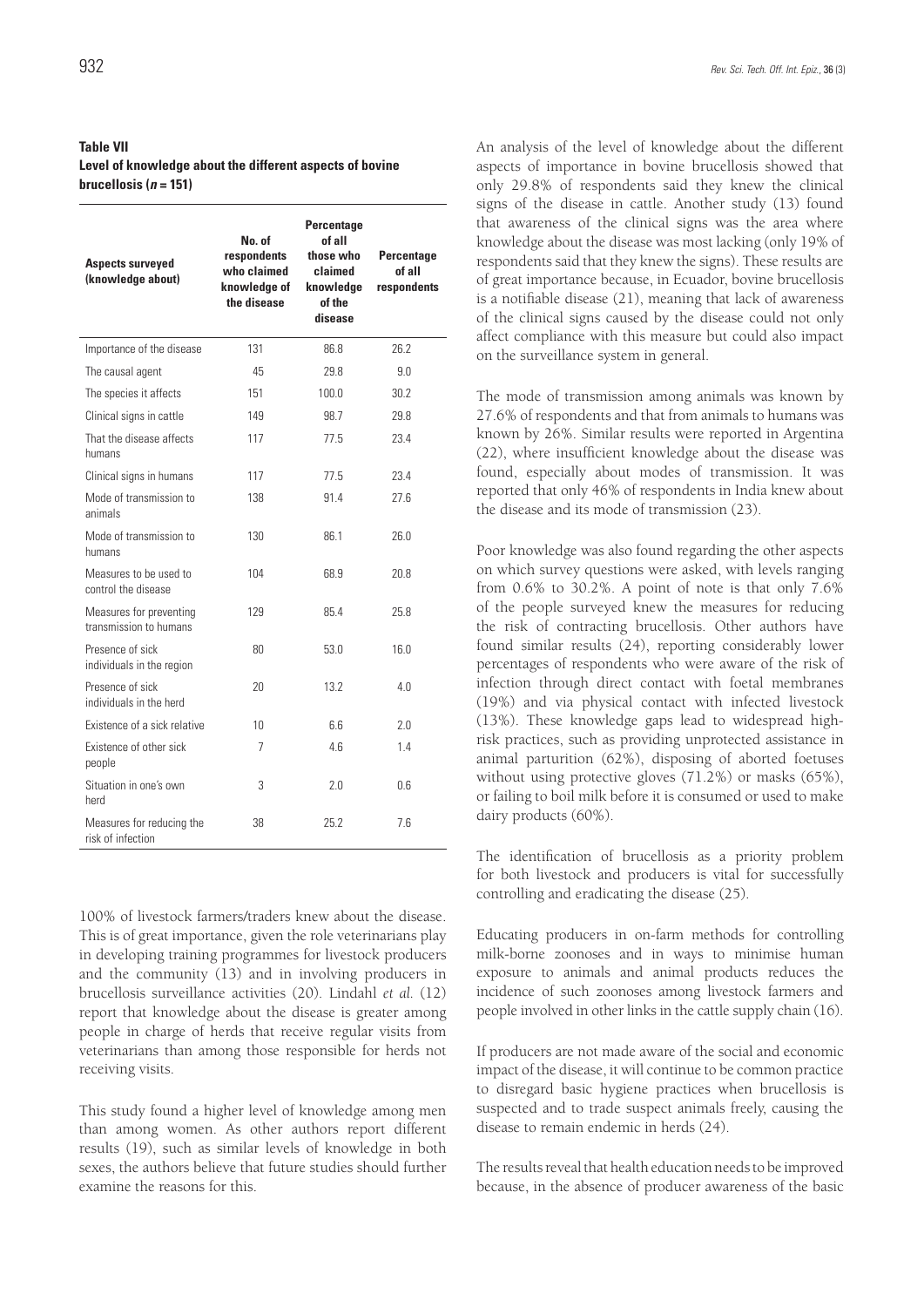epidemiology of the disease and of the measures required to control and eradicate it, it will be impossible to eradicate bovine brucellosis in either cattle or humans. Other authors (26) point out that, for a bovine brucellosis control and/or eradication programme to be viable, it should include health education activities to raise awareness of the economic and social benefits of implementing the programme.

Efforts are needed to educate the rural population about the disease, its modes of transmission, clinical symptoms, risk factors and preventive measures for reducing the incidence of the disease in animals, which can help to reduce the incidence of human brucellosis (27).

# Conclusions

There is a low level of general knowledge about bovine brucellosis among people involved in the different links of the cattle supply chain in the province of Manabí, Ecuador.

The level of knowledge about the disease increases with educational level and is higher among men.

No differences were found among the different age groups in the level of knowledge about the disease.

 $\mathbf{r}$ 

# References

- 1. Adesokan H.K., Alabi P.I., Stack J.A. & Cadmus S.B. (2013). – Knowledge and practices related to bovine brucellosis transmission amongst livestock workers in Yewa, south-western Nigeria. *J. S. Afr. Vet. Assoc*., **84** (1), E1–E5. doi:10.4102/jsava.v84i1.121.
- 2. Viana K.F. & Zanini M.S. (2012). Zoonotic abortion in herds: etiology, prevention and control, zoonosis. (J. Lorenzo-Morales, ed.). *InTech*. doi: 10.5772/37700.
- 3. Ellis-Iversen J., Cook A.J.C., Watson E., Nielen M., Larkin L., Wooldridge M. & Hogeveen H. (2010). – Perceptions, circumstances and motivators that influence implementation of zoonotic control programs on cattle farms. *Prev. Vet. Med*, **93** (4), 276–285. doi:10.1016/j.prevetmed.2009.11.005.
- 4. Gadaga B.M., Etter E.M.C., Mukamuri B., Makwangudze K.J., Pfukenyi D.M. &. Matope G. (2016). – Living at the edge of an interface area in Zimbabwe: cattle owners, commodity chain and health workers' awareness, perceptions and practices on zoonoses. *BMC Public Hlth*, **16**, 84. doi:10. 1186/s12889-016-2744-3.
- 5. García D.J. & Coelho A.C. (2013). An evaluation of cattle farmers' knowledge of bovine brucellosis in northeast Portugal. *J. Infect. Public Hlth*, **6** (5), 363–369. doi:10.1016/ j.jiph.2013.04.008.
- 6. Cevallos Falquez O.F. (2012). Caracterización morfoestructural y faneróptico del bovino criollo en la provincia de Manabí, Ecuador. Master's thesis, University of Córdoba, Quevedo, Los Ríos, Ecuador, 67 pp. Available at: www.uco.es/zootecniaygestion/img/pictorex/16\_12\_21\_tfm\_ Orly\_final.pdf (accessed on 30 March 2017).
- 7. Instituto Nacional de Estadísticas y Censo (2012). Encuesta de superficie y producción agropecuaria continua ESPAC. Quito, Ecuador, 1–52. Available at: www.ecuadorencifras.gob. ec/wp-content/descargas/Presentaciones/PRESENTACION-Espac.pdf (accessed on 30 March 2017).
- 8. Lwanga S.K. & Lemeshow S. (1991). Sample size determination in health studies: a practical manual. World Health Organization, Geneva, 80 pp.
- 9. Reyes J.M., Rajadel Acosta O.M. & Castellanos L. (2014). Conocimiento de los ganaderos sobre la brucelosis bovina en la parroquia Mantecal, municipio Muñoz, Venezuela. *Universidad y Sociedad*, **6** (1–extraordinario), 32–38.
- 10. Agencia Ecuatoriana de Aseguramiento de la Calidad del Agro (AGROCALIDAD) (2009). – Programa nacional de control de brucelosis bovina. Resolución sanitaria no. 025, Ecuador, 75 pp. Available at: www.agrocalidad.gob.ec/agrocalidad/ images/pdfs/sanidadanimal/programa\_nacional\_brucelosis\_ bovina.pdf (accessed on 30 March 2017).
- 11. García-Juárez G., Ramírez-Bribiesca J.E., Hernández-Vázquez M., Hernández-Calva L.M., Díaz-Aparicio E. & Orozco-Bolaños H. (2014). – Análisis de riesgos de la brucelosis en el estado de Tlaxcala. *Salud Pública Méx*., **56** (4), 355–362. doi:10.21149/ spm.v56i4.7355.
- 12. Lindahl E., Sattorov N., Boqvist S. & Magnusson U. (2015). A study of knowledge, attitudes and practices relating to brucellosis among small-scale dairy farmers in an urban and peri-urban area of Tajikistan. *PLoS ONE*, **10** (2), e0117318. doi:10.1371/journal.pone.0117318.